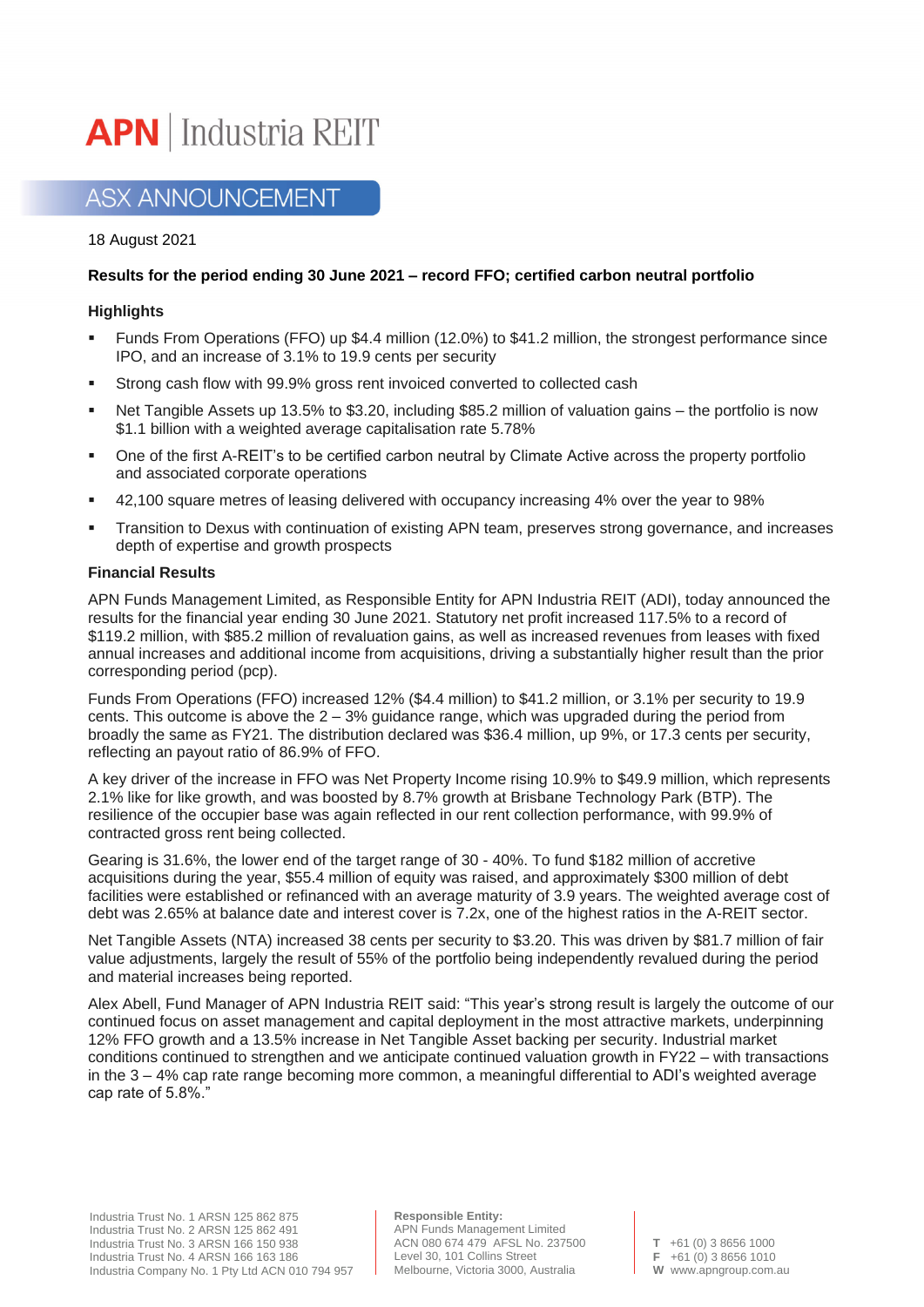#### **Property portfolio and asset management**

The APN Industria REIT portfolio includes 39 assets – comprising 67% industrial warehouses and 33% business park office properties (by value). The composition of industrial properties in the portfolio has increased from 24% to 67% in 5 years as APN proactively invested \$452 million of capital into this subsector. This asset allocation decision has been a key driver of growth that has contributed to a total securityholder return over this 5 year period of 94%, with distributions accounting for more than 40% of the return.

The weighted average cap rate for the \$1.1 billion portfolio is now 5.78%, tightening 0.60% over the past 12 months, and the weighted average lease expiry (WALE) is 5.4 years. Occupancy during the year increased from 94% to 98%.

Leasing across the portfolio totaled 42,100 square metres, with success in both the industrial and business park components of the portfolio. Industrial leasing was 37,500 square metres, and included the lease up of 80 – 96 South Park Drive, Dandenong South, and renewals at both 32 Garden St and 147- 153 Canterbury Road, Kilsyth, as well as Australia Post at 5B Butler Boulevard, Adelaide Airport, which was a key business plan initiative for this FY21 acquisition.

Leasing across ADI's business park investments was driven by small to medium sized occupiers, particularly at Brisbane Technology Park, where 47 deals were completed over 3,300 square metres, demonstrating the active approach to management and the increasing appeal the park has to occupiers, particularly tenants from technology and life science industries. At Rhodes Corporate Park, 1,300 square metres was leased, and the re-leasing campaign for Building A is tracking well with approximately 5,000 square metres of space under negotiation, whilst the existing tenant is still in occupation until September 2021.

#### **Carbon neutral certified for portfolio and operations**

APN Industria REIT is one of the first A-REIT's to be certified carbon neutral across its portfolio and operations, in accordance with the Climate Active Standard. Climate Active's carbon neutral certification is awarded to businesses and organisations that are determined to have achieved net zero emissions (carbon neutrality).

The energy generated from ADI's direct investments in onsite solar, which have been installed over the past 4 years, has saved approximately 2.4 million kilograms of carbon dioxide emissions from being released into the atmosphere, and exceeded the emissions attributable to the portfolio under the Climate Active standard. The energy generated from ADI's investments is anticipated to improve further in FY22, with additional solar installations planned.

Commenting on the achievement, Alex Abell said: "We set this ambitious carbon neutral target in 2020, seeking certification not only across our operations – being largely our head office and travel footprint – but also across all the property portfolio that we have operational control over. The outcome is a credit to our team and the work we have undertaken in prior periods to position our portfolio strongly, especially with regards to energy generation which is more than double the energy we consume, after the installation of 2.5 megawatts of solar that offsets our emissions and also reduces the reliance on the grid."

#### **Transition to Dexus**

On 13 August 2021, the Dexus acquisition of APN Property Group (APN), the manager of APN Industria REIT, was implemented. As a result, Dexus is now the manager of APN Industria REIT. Dexus maintains a 15.3% stake in ADI, demonstrating continued alignment, with the APN management team being retained.

Dexus has a like-minded investment philosophy to APN, as well as an integrated real estate management platform that has established expertise in industrial and office investment and development, with an extensive track record of value creation. ADI's security holders will also gain access to a deeper pool of growth opportunities, across all markets, given Dexus's reach across its \$42.5 billion portfolio investing in the Australian office, industrial, retail and healthcare property sectors.

Existing governance arrangements will remain, including the continuation of the independent Responsible Entity Board that has overseen the delivery of the strategy since the IPO of ADI in 2013.

As a result of the acquisition, the Fund will rebrand to Dexus Industria REIT and the ticker code will be DXI. These changes are planned to take effect in October 2021. The rebranding simplifies the Fund's market positioning for existing and potential tenants and investors.